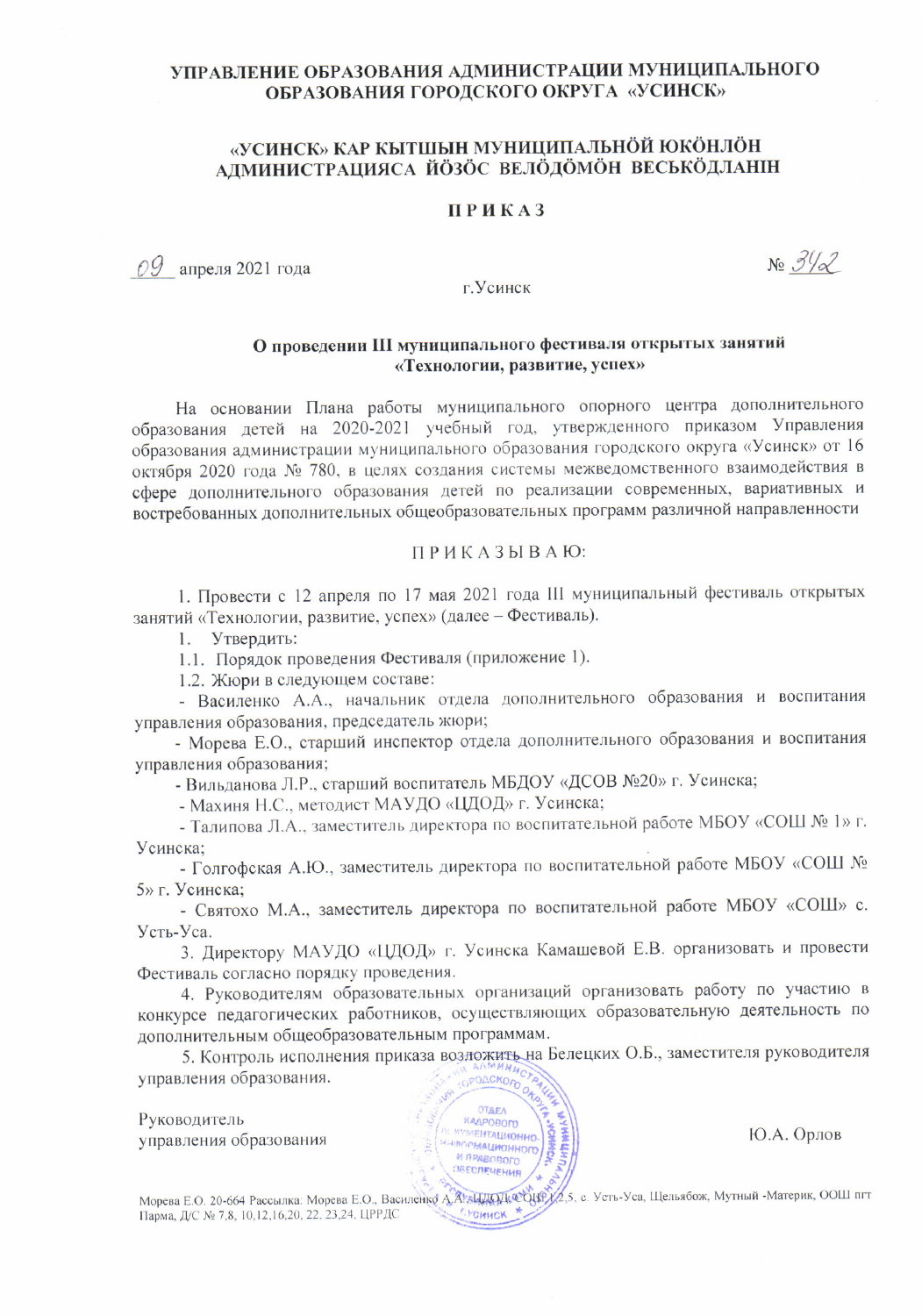# Порядок проведения III муниципального фестиваля открытых занятий «Технологии, развитие, успех»

1. III муниципального фестиваля открытых занятий «Технологии, развитие, успех» (далее - Фестиваль) проводится МАУДО «ЦДОД» г. Усинска в рамках плана работы муниципального опорного центра детей. Фестиваль проводится в дистанционном формате в связи с ограничительными мероприятиями.

2. В Фестивале могут принять участие педагоги образовательных организаций МО ГО «Усинск», осуществляющие образовательную деятельность по дополнительным общеобразовательным программам.

3. Фестиваль проводится с 12 апреля по 17 мая 2021 года:

- 12.04.2021г. - 26.04.2021г. - приём заявок на участие в фестивале;

- 26.04.2021 г. - 11.05.2021 г. – прием и публикация видеоматериалов;

 $-17.05.2021$ г. - подведение итогов.

4. Условия проведения фестиваля, требования к материалам:

4.1. Участники Фестиваля подают заявку на участие (приложение 1) в муниципальный опорный центр дополнительного образования детей МАУДО «ЦДОД» г. Усинска на электронную почту mots.usinsk@yandex.ru с примечанием «Фестиваль».

4.2. К участию в Фестивале допускаются видеоролики, демонстрирующие применение любой современной педагогической технологии на занятиях дополнительного образования.

4.3. Тема и форма занятия определяются участниками самостоятельно.

4.4. Конкурсный материал должен носить методический характер  $\boldsymbol{\mathsf{M}}$ He противоречить законодательству Российской Федерации.

4.5. В содержании конкурсных материалов может быть использована информация, полученная на законных основаниях, без нарушения авторских прав, с обязательной ссылкой на источник информации.

4.6. Конкурсный материал должен включать:

видеоролик, демонстрирующий выбранную педагогическую технологию, хронометраж не более 7 минут;

- аннотацию к видеролику, раскрывающую информацию об авторе, дополнительной общеобразовательной программе, в рамках которой проводилось занятие, теме занятия, возрасте детей, демонстрируемой педагогической технологии, целесообразности применения данной технологии и результатах ее применения.

4.7. Присылая свою работу на Фестиваль, автор автоматически дает безусловные права организаторам Фестиваля на безвозмездное (без выплаты вознаграждения) использование представленного материала, в том числе право публично распространять видео, размещать в сети Интернет.

Участием в Фестивале участник дает организаторам Фестиваля свое согласие на использование и обработку своих персональных данных (фамилия, имя, отчество, место работы), размещение своих имени, фамилии, отчества, места работы на сайте организатора Фестиваля, а также социальной сети «Вконтакте».

5. Критерии оценки открытого занятия.

5.1. Для организации рациональной работы используется оценочный лист, каждая составляющая оценивается по 3-х бальной системе.

5.2. Оценка видеоролика осуществляется с учётом следующих критериев:

- деятельность педагога (методическое наполнение и авторские находки, новизна идеи, целесообразность применения выбранной технологии, четкость и логичность методов и приемов);